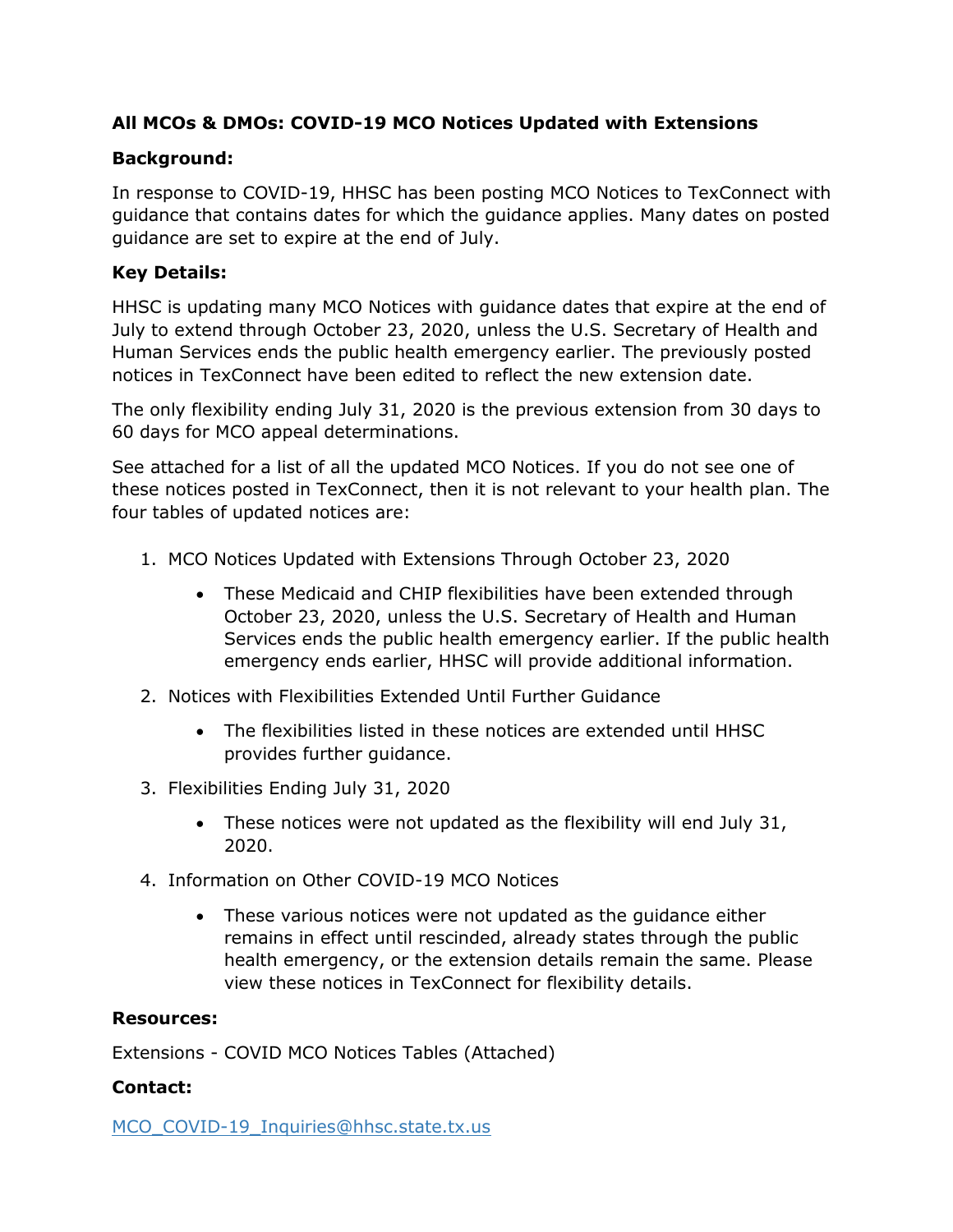# **MCO Notices Extension Updates**

Updates made July 30, 2020

| MCO Notices Updated with Extensions Through October 23, 2020<br>The following Medicaid and CHIP flexibilities have been extended through October 23, 2020, unless the U.S.<br>Secretary of Health and Human Services ends the public health emergency earlier. If the public health<br>emergency ends earlier, HHSC will provide additional information. |          |
|----------------------------------------------------------------------------------------------------------------------------------------------------------------------------------------------------------------------------------------------------------------------------------------------------------------------------------------------------------|----------|
|                                                                                                                                                                                                                                                                                                                                                          |          |
| COVID-19 Guidance: Temporarily Allow Verbal Consent from Members on Service Plans &<br><b>Related Forms</b>                                                                                                                                                                                                                                              | June 17  |
| New Guidance: THSteps Medical Checkups via Remote Delivery During Implementing COVID-19<br>Restrictions                                                                                                                                                                                                                                                  | May 11   |
| COVID-19 Guidance: STAR Kids Age-Outs that Transitioned on April 1, 2020                                                                                                                                                                                                                                                                                 | April 23 |
| For related information, see "Supplemental Files of STAR Kids March Age-Outs that Transitioned<br>to STAR+PLUS on April 1, 2020" notice published April 28.                                                                                                                                                                                              |          |
| No Signature Required for Prescription Drug Delivery                                                                                                                                                                                                                                                                                                     | April 20 |
| THSteps Medical and Dental Checkups during COVID-19                                                                                                                                                                                                                                                                                                      | April 17 |
| COVID-19 Guidance: Nursing Facility MDS Authorization Extensions                                                                                                                                                                                                                                                                                         | April 9  |
| Provider Enrollment Requirement Waivers due to COVID-19                                                                                                                                                                                                                                                                                                  | April 2  |
| Add Rural Health Clinics as Telehealth and Telemedicine Sites                                                                                                                                                                                                                                                                                            | March 27 |
| COVID-19 Guidance: Face to Face Visits and Service Coordination/Case Management                                                                                                                                                                                                                                                                          | March 26 |
| COVID-19 Guidance: Amend the General Revenue (GR) Process for Services that Exceed the<br>Program Cost Limit                                                                                                                                                                                                                                             | March 26 |
| COVID-19 Guidance: Appeal and Continuation of Benefit Request Extensions                                                                                                                                                                                                                                                                                 | March 26 |
| COVID-19 Guidance: Oral Requests for an Appeal                                                                                                                                                                                                                                                                                                           | March 26 |
| COVID-19 Guidance: Fair Hearing Request Extensions                                                                                                                                                                                                                                                                                                       | March 26 |
| COVID-19 Guidance: Fair Hearing Determination Extensions                                                                                                                                                                                                                                                                                                 | March 26 |
| COVID-19 Guidance for the Consumer Directed Services (CDS) Option                                                                                                                                                                                                                                                                                        | March 24 |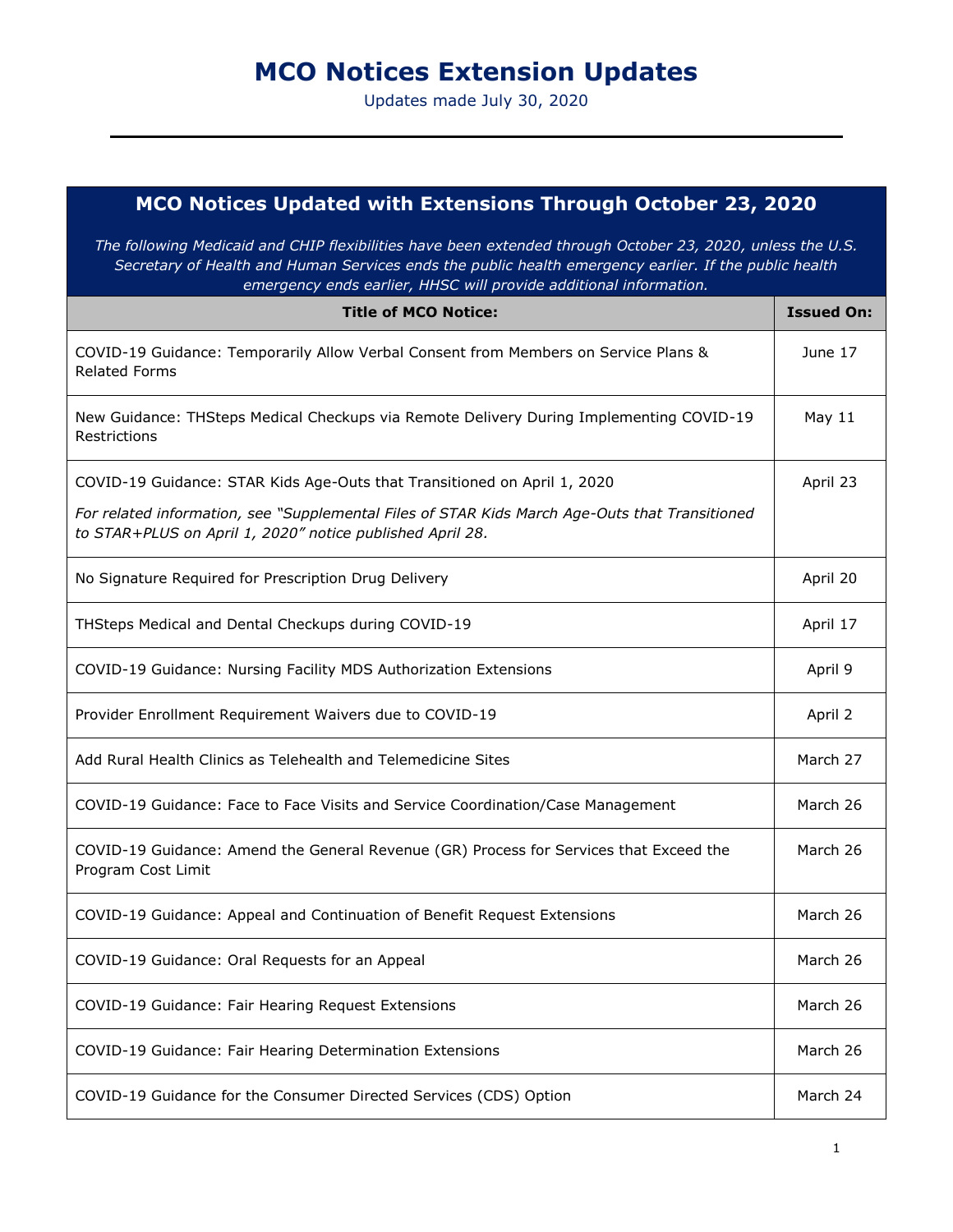| COVID-19 Guidance for MCOs regarding Durable Medical Equipment | March 24 |
|----------------------------------------------------------------|----------|
| Post Temporary EVV Policies by April 6                         | March 23 |
| Claims for Telephone (Audio-Only) Behavioral Health Services   | March 20 |
| Claims for Telephone (Audio-Only) Medical Services             | March 20 |
| Initial COVID-19 Guidance: Face to Face Service Coordination   | March 13 |

## **Notices with Flexibilities Extended Until Further Guidance**

*The flexibilities listed in the following notices are extended until HHSC provides further guidance.* 

| <b>Title of MCO Notice:</b>                                                                                                                                                                                                                                      | <b>Issued On:</b> |
|------------------------------------------------------------------------------------------------------------------------------------------------------------------------------------------------------------------------------------------------------------------|-------------------|
| Updated Guidance: CHIP Office Visit Co-Payments, Updated Reimbursement Process                                                                                                                                                                                   | June 8            |
| CHIP Office Visit Co-Payments, Updated Reimbursement Process                                                                                                                                                                                                     | May 18            |
| COVID-19 Guidance – MCO Telehealth Assessments and June Waiver Extension                                                                                                                                                                                         | May 18            |
| Clarification to Guidance for MCOs and MMPs Regarding Extensions for Existing Prior<br>Authorizations                                                                                                                                                            | April 14          |
| Clarification: Guidance for MCOs and MMPs regarding Extensions for Existing Prior Authorizations<br>For updated guidance, see "Clarification to Guidance for MCOs and MMPs Regarding Extensions<br>for Existing Prior Authorizations" notice published April 14. | April 3           |
| Updated: Guidance for MCOs and MMPs regarding Extensions for Existing Prior Authorizations<br>For updated guidance, see "Clarification to Guidance for MCOs and MMPs Regarding Extensions<br>for Existing Prior Authorizations" notice published April 14.       | March 31          |
| HHSC Extends Enrollment in STAR+PLUS HCBS and MDCP for Members with ISPs Expiring<br>through April 2020                                                                                                                                                          | March 23          |
| Waiver of CHIP Copayments                                                                                                                                                                                                                                        | March 23          |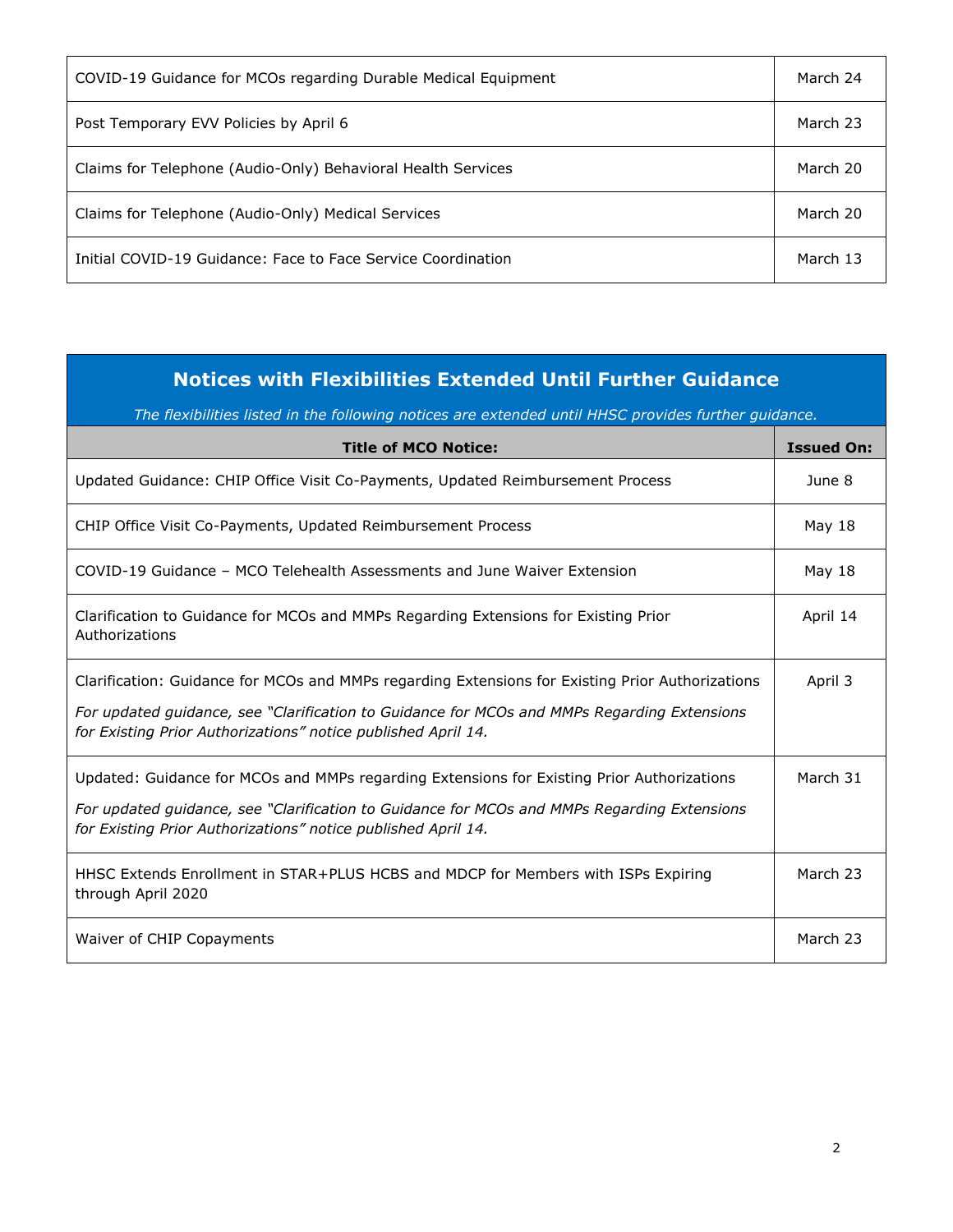| <b>Flexibilities Ending July 31, 2020</b>                              |                   |
|------------------------------------------------------------------------|-------------------|
| <b>Title of MCO Notice:</b>                                            | <b>Issued On:</b> |
| COVID-19: MCO Appeal Determination Extension Reporting                 | May 5             |
| This notice was not updated as the flexibility will end July 31, 2020. |                   |
| COVID-19 Guidance: MCO Appeal Determinations                           | March 26          |
| This notice was not updated as the flexibility will end July 31, 2020. |                   |

| <b>Information on Other COVID-19 MCO Notices</b>                                                                                                          |                   |
|-----------------------------------------------------------------------------------------------------------------------------------------------------------|-------------------|
| <b>Title of MCO Notice:</b>                                                                                                                               | <b>Issued On:</b> |
| Guidance for MCOs and MMPs Regarding New and Initial Prior Authorizations                                                                                 | June 29           |
| This notice was not updated as the extension details remain the same.                                                                                     |                   |
| Medicaid and CHIP Managed Care Provider Re-credentialing - COVID-19: Revised Due Date<br>Extensions                                                       | July 16           |
| This notice was not updated as the extension details remain the same                                                                                      |                   |
| Procedure Code Addition and Update for COVID-19                                                                                                           | July 13           |
| There is not an end date on this notice and the guidance remains in effect until rescinded.                                                               |                   |
| Reprocessing Guidance for COVID-19 Related Claims                                                                                                         | July 6            |
| There is not an end date on this notice and the guidance remains in effect until rescinded.                                                               |                   |
| Emergency Rate Increases for the Nursing Facilities Effective Retroactive to April 1, 2020                                                                | July 2            |
| This notice was not updated as the extension details remain the same.                                                                                     |                   |
| Guidance for MCOs and MMPs Regarding New and Initial Prior Authorizations                                                                                 | June 29           |
| There is not an end date on this notice and the guidance remains in effect until rescinded.                                                               |                   |
| Leveraging Long-Term Care Hospitals (LTCHs) During the COVID-19 Public Health Emergency                                                                   | June 27           |
| There is not an end date on this notice and the guidance remains in effect until rescinded.                                                               |                   |
| Medicaid and CHIP Managed Care Provider Re-credentialing - COVID-19                                                                                       | June 18           |
| For updated guidance, see "Medicaid and CHIP Managed Care Provider Re-credentialing -<br>COVID-19: Revised Due Date Extensions" notice published July 16. |                   |